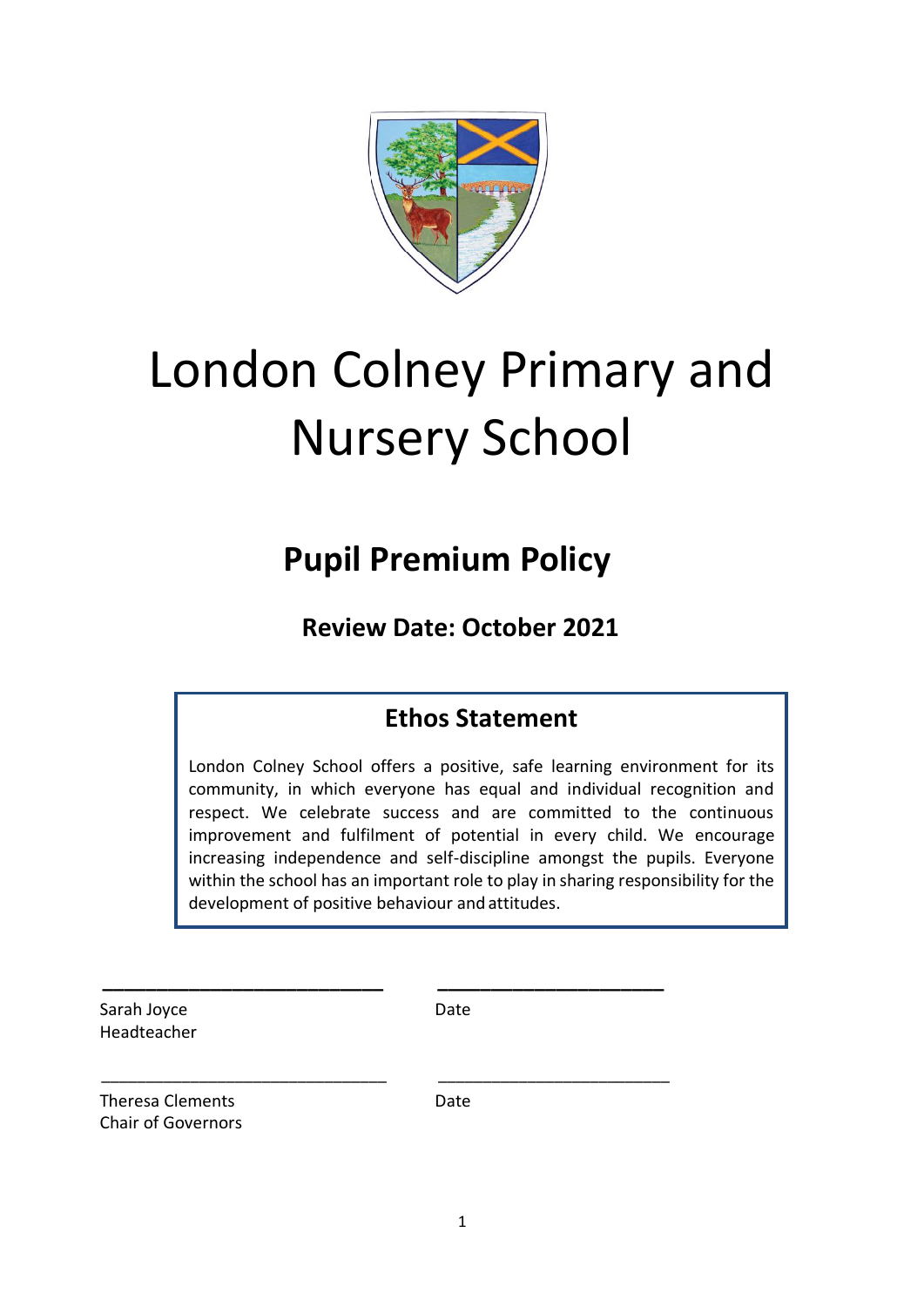#### **Aims:**

At London Colney, we have high aspirations and ambitions for our children and we believe that no child should be left behind. We strongly believe that it is not about where you come from but your passion and thirst for knowledge, and your dedication and commitment to learning that make the difference between success and failure, and we are determined to ensure that our children are given every chance to realise their full potential. Pupil premium funding represents a significant proportion of our budget and this policy outlines how we will ensure it is spent to maximum effect.

#### **Background**

The pupil premium is a government initiative that targets extra money at pupils from disadvantaged backgrounds. Research shows that pupils from disadvantaged backgrounds underachieve compared to their non-disadvantaged peers. The premium is provided to enable these pupils to be supported to reach their potential.

The Government has used pupils entitled to free school meals (FSM), looked after children and service children as indicators of deprivation, and have provided a fixed amount of money for schools per pupil based on the number of pupils registered for FSM over a rolling six year period. At London Colney, we will be using the indicator of those eligible for FSM as well as identified vulnerable groups as our target children to increase attainment.

#### **Context**

When making decisions about using pupil premium funding it is important to consider the context of the school and the subsequent challenges faced. Common barriers for disadvantaged children can be: less support at home; weak language and communication skills; lack of confidence; more frequent social, emotional and mental health difficulties; and attendance and punctuality issues. There may also be complex family situations that prevent children from flourishing. The challenges are varied and there is no "one size fits all".

#### **Key Principles**

By following the key principles below, we believe we can maximise the impact of our pupil premium spending.

#### *Building Belief*

We will provide a culture where:

- staff believe that there are "no limits" to what our children can achieve
- there are "no excuses" made for underperformance
- staff adopt a "solution-focused" approach to overcoming barriers
- staff support children to develop "growth" mindsets towards learning

#### *Analysing Data*

We will ensure that:

- •All staff are involved in the analysis of data so that they are fully aware of strengths and weaknesses across the school
- •We use research (e.g. Education Endowment Foundation Toolkit) to support us in determining the strategies that will be most effective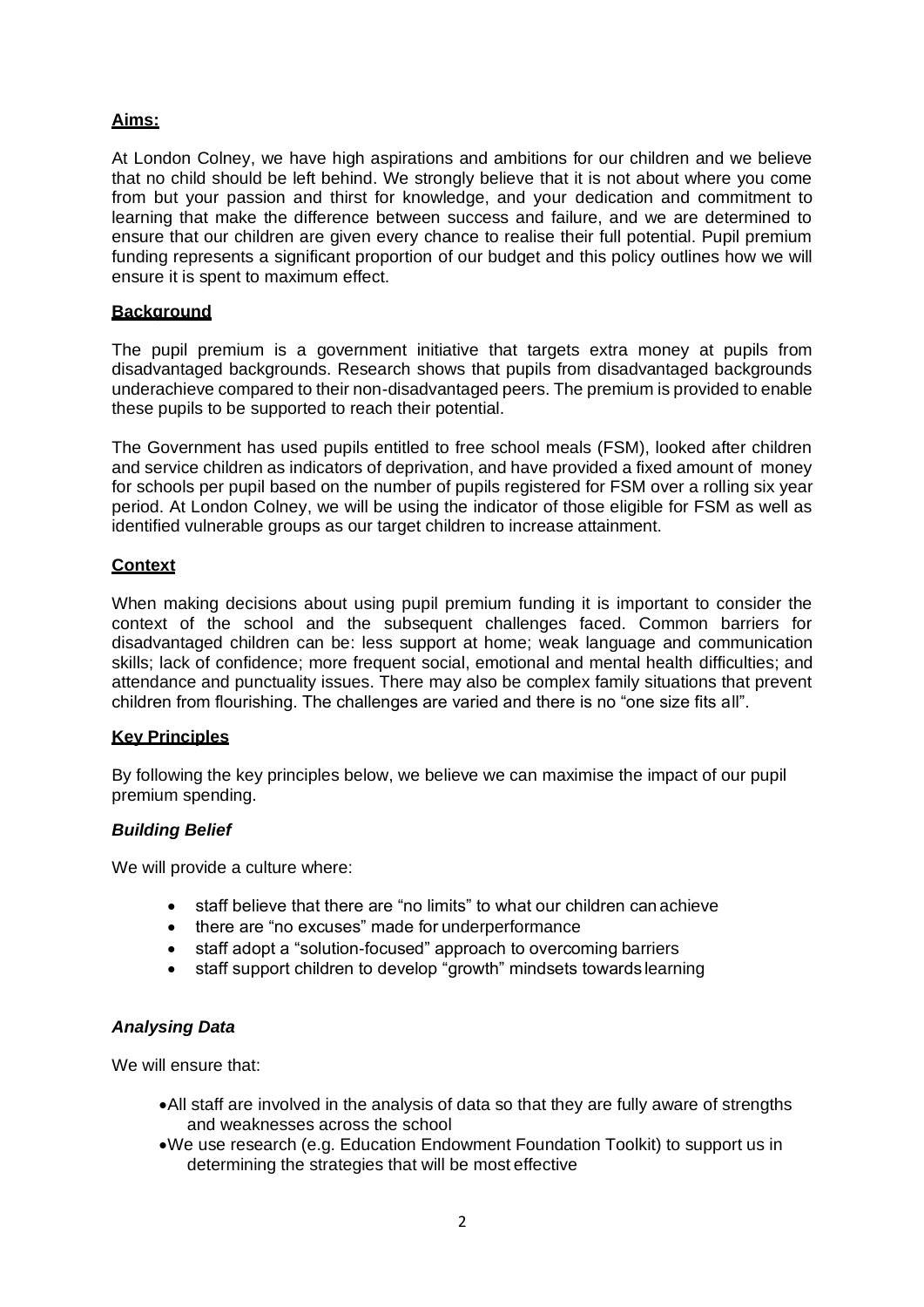#### *Identification of Pupils*

We will ensure that:

- •ALL teaching staff and support staff are involved in the analysis of data and identification of pupils
- •ALL staff are aware of who pupil premium and vulnerable children are
- •ALL pupil premium children benefit from the funding, not just those who are underperforming
- •Underachievement at all levels is targeted (not just lower attaining pupils)
- •Children's individual needs are considered carefully so that we provide support for those children who could be doing "even better if….."

#### *Improving Day to Day Teaching*

We will continue to ensure that **all** children across the school receive quality first teaching, with increasing percentages of outstanding teaching achieved by using our team leaders to:

- •Set high expectations
- •Address any within-school variance
- •Ensure consistent implementation of the non-negotiables, e.g. Pupil conferencing and reading lessons/expectations.
- •Share good practice within the school and draw on external expertise
- •Provide high quality CPD
- •Improve assessment through joint levelling and moderation
- •Weekly assessment meetings with all staff and SLT to ensure cycle of assessment is used to inform planning and monitor progress.

#### *Increasing learning time*

We will maximise the time children have to make progress through:

- •Improving attendance and punctuality
- •Providing earlier intervention (KS1 and EYFS)
- •Extended learning out of school hours
	- o Early mornings and after school
	- o Saturdays
	- o Easter holidays

#### *Individualising support*

*"Teachers and teaching assistants are conscientious and work successfully to engage all their pupils, whatever their needs, and help them to become successful learners." (Ofsted 2017)*

We will ensure that the additional support we provide is effective by:

- •Considering the individual needs of each child and identifying barriers to learning
- •Ensuring additional support staff and class teachers communicate regularly
- •Ensuring that any interventions are based on effective assessment and targeted to individual needs.
- •Regularly reviewing progress and effectiveness of any additional interventions.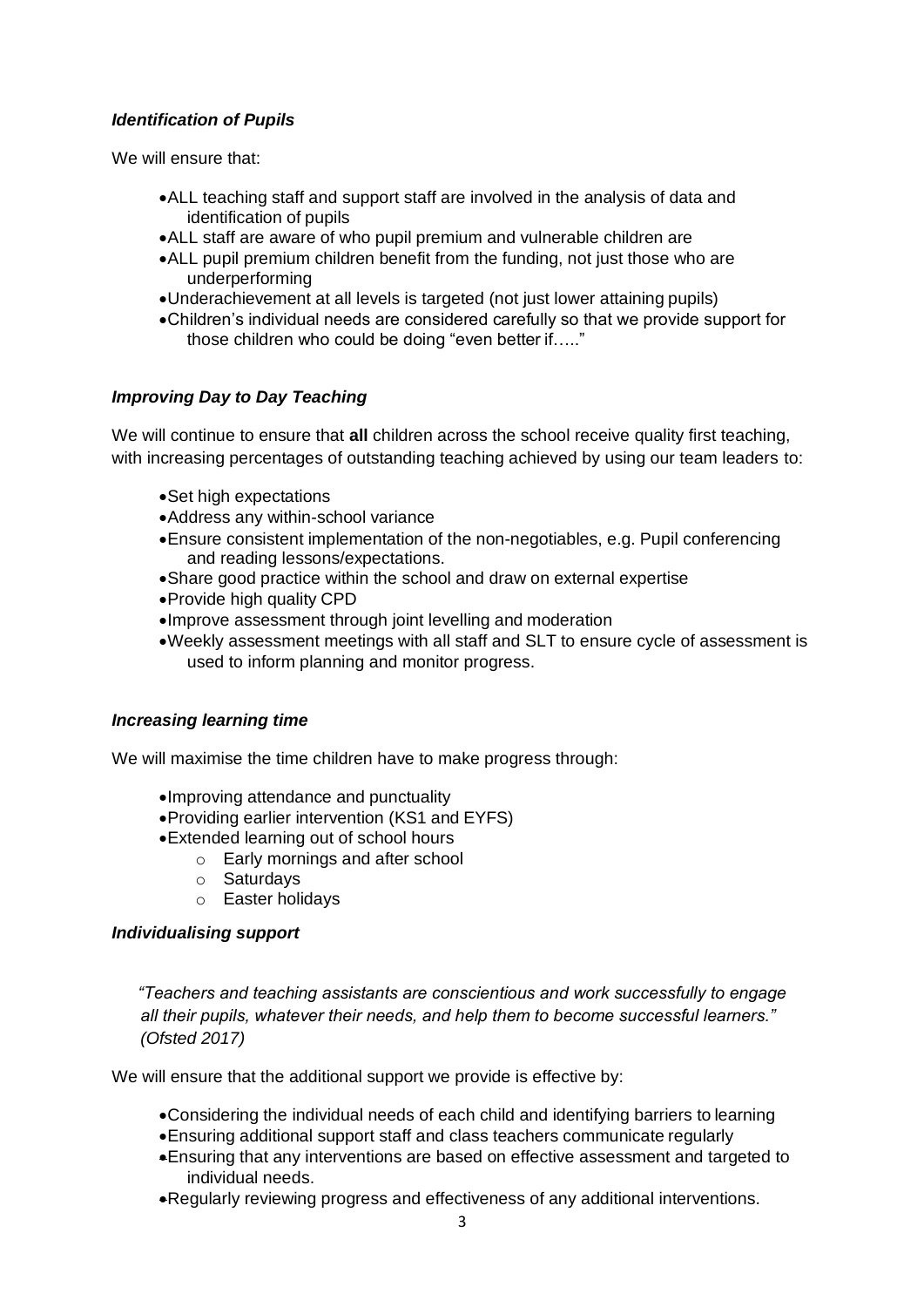•Matching the skills of the support staff to the interventions they provide

- •Working with other agencies to bring in additional expertise
	- $\circ$  Beanstalk volunteer readers SupportSchool family support worker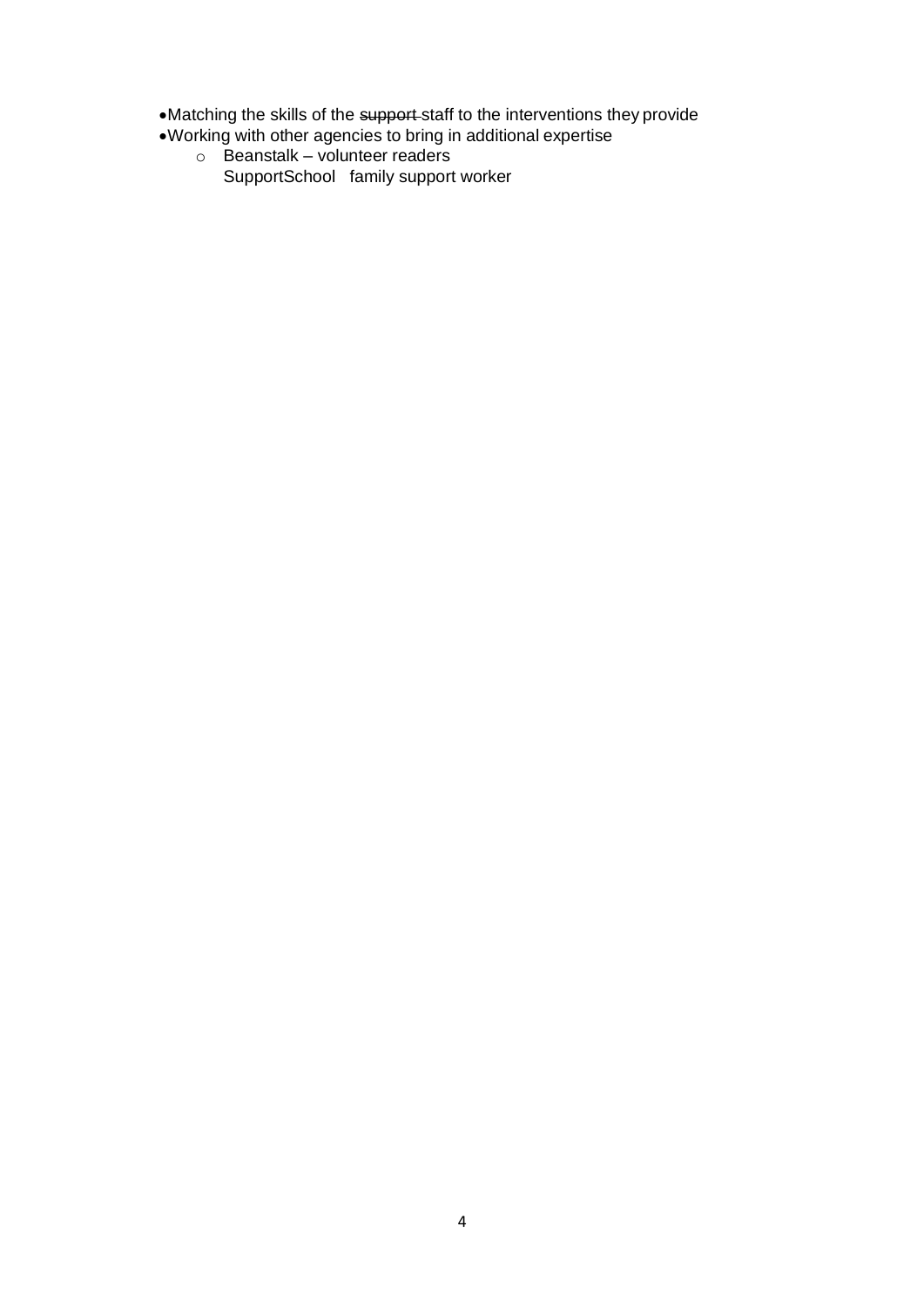#### •Providing extensive support for parents

- o to develop their own skills
- o to support their children's learning within the curriculum
- o to manage in times of crisis
- o opportunity for Key Stage 1 parents to participate in Families Connect Programme
- Recognising and building on children's strengths to further boost confidence (Happy to be me, Art therapy, Drama therapy, Music Nurture Group)
- Offering additional parent learning consultations for all children in receipt of pupil premium funding.

#### *Going the Extra Mile*

In our determination to ensure that ALL children succeed we recognise the need for and are committed to providing completely individualised interventions for set periods of time to support children in times of crisis.

We offer daily breakfast for all children in the school. Breakfast time in classrooms is based on evidence from Nurture UK about the importance of snack time as a social event and has a strong focus on developing oracy and a sense of community in our classrooms.

All children in receipt of pupil premium funding are invited to attend breakfast club and extracurricular clubs free of charge.

#### **Monitoring and Evaluation**

We will ensure that:

- •A wide range of data is used achievement data, pupils' work, observations, learning walks, case studies, and staff, parent and pupil voice
- •Assessment data is collected frequently so that the impact of interventions can be monitored regularly
- •Assessments are closely moderated to ensure they are accurate
- •Teaching staff and support staff attend and contribute to pupil progress meetings each term and the identification of children is reviewed
- •Regular feedback about performance is given to children and parents
- •Interventions are adapted or changed if they are not working
- •Case studies are used to evaluate the impact of pastoral interventions, such as on attendance and behaviour
- •A designated member of the SLT maintains an overview of pupil premium spending
- •A governor is given responsibility for pupil premium

#### **Reporting**

When reporting about pupil premium funding we will include:

- •information about the context of the school
- •objectives for the year
	- o reasons for decision making
	- o analysis of data
	- o use of research
- •nature of support and allocation
	- o Learning in the curriculum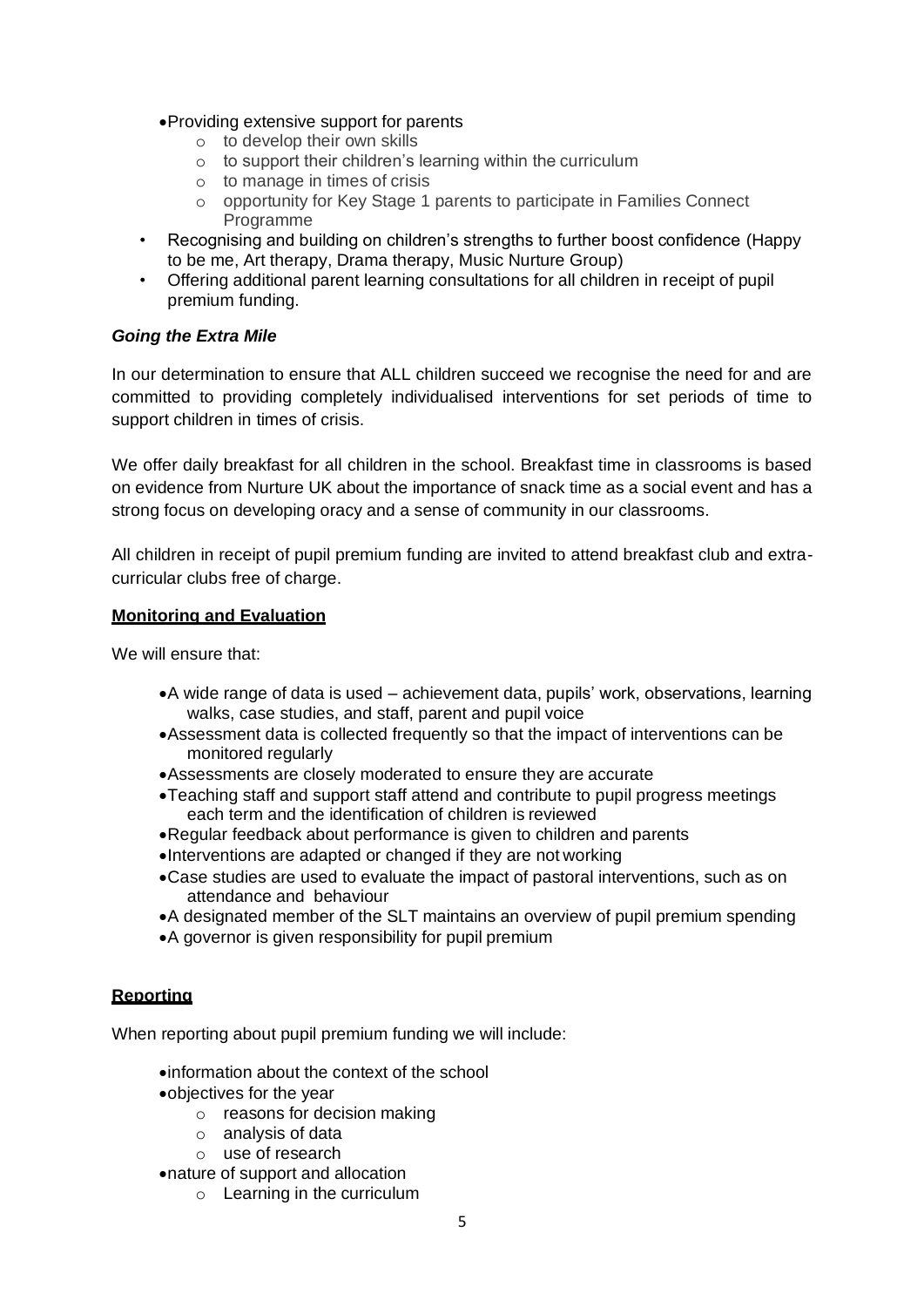- o Social, emotional and mental health issues
- o Enrichment beyond the curriculum
- o Families and community
- •an overview of spending
	- o Total PPG (pupil premium grant) received
	- o Total PPG spent
	- o Total PPG remaining